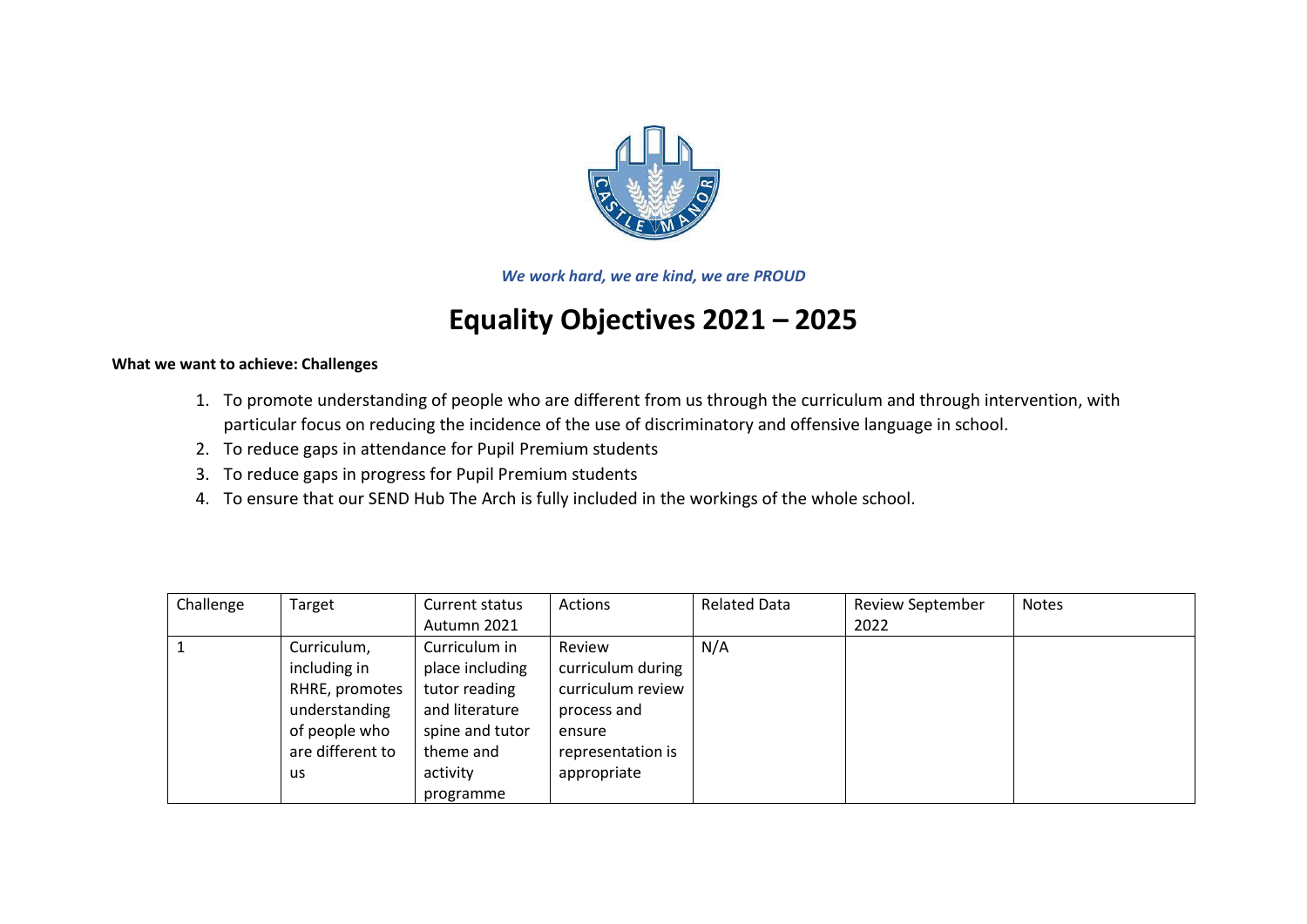| $\mathbf 1$    | Reduce the<br>incidents of the<br>use of<br>discriminatory<br>and offensive<br>language in<br>school. | Sept:<br>Discriminatory/<br>offensive<br>language events<br>are reported and<br>logged on<br><b>CPOMS</b>                   | Sept: All staff<br>training on<br>awareness of<br>language and<br>challenge<br>December:<br>Relationships<br>policy ratified and<br>rolled out to staff<br>in January<br>Reporting and<br>recording<br>sharpened to<br>allow picture to<br>be built up and<br>language<br>challenged. |  |  |
|----------------|-------------------------------------------------------------------------------------------------------|-----------------------------------------------------------------------------------------------------------------------------|---------------------------------------------------------------------------------------------------------------------------------------------------------------------------------------------------------------------------------------------------------------------------------------|--|--|
| $\mathbf{1}$   | Pride Alliance<br>group develops<br>as a strong<br>positive voice to<br>represent<br>students         | Pride alliance is<br>a growing<br>student group<br>who are<br>developing their<br>voice as a group<br>supported by<br>staff | Group to develop<br>to spreading<br>student voice on<br>issues related to<br>LGBTQ+ with<br>support from<br>staff.                                                                                                                                                                    |  |  |
| $\overline{2}$ | To reduce gaps<br>in attendance<br>for Pupil                                                          | Attendance gap<br>of 2.5% between                                                                                           | Intervention with<br>PA students<br>particularly to                                                                                                                                                                                                                                   |  |  |